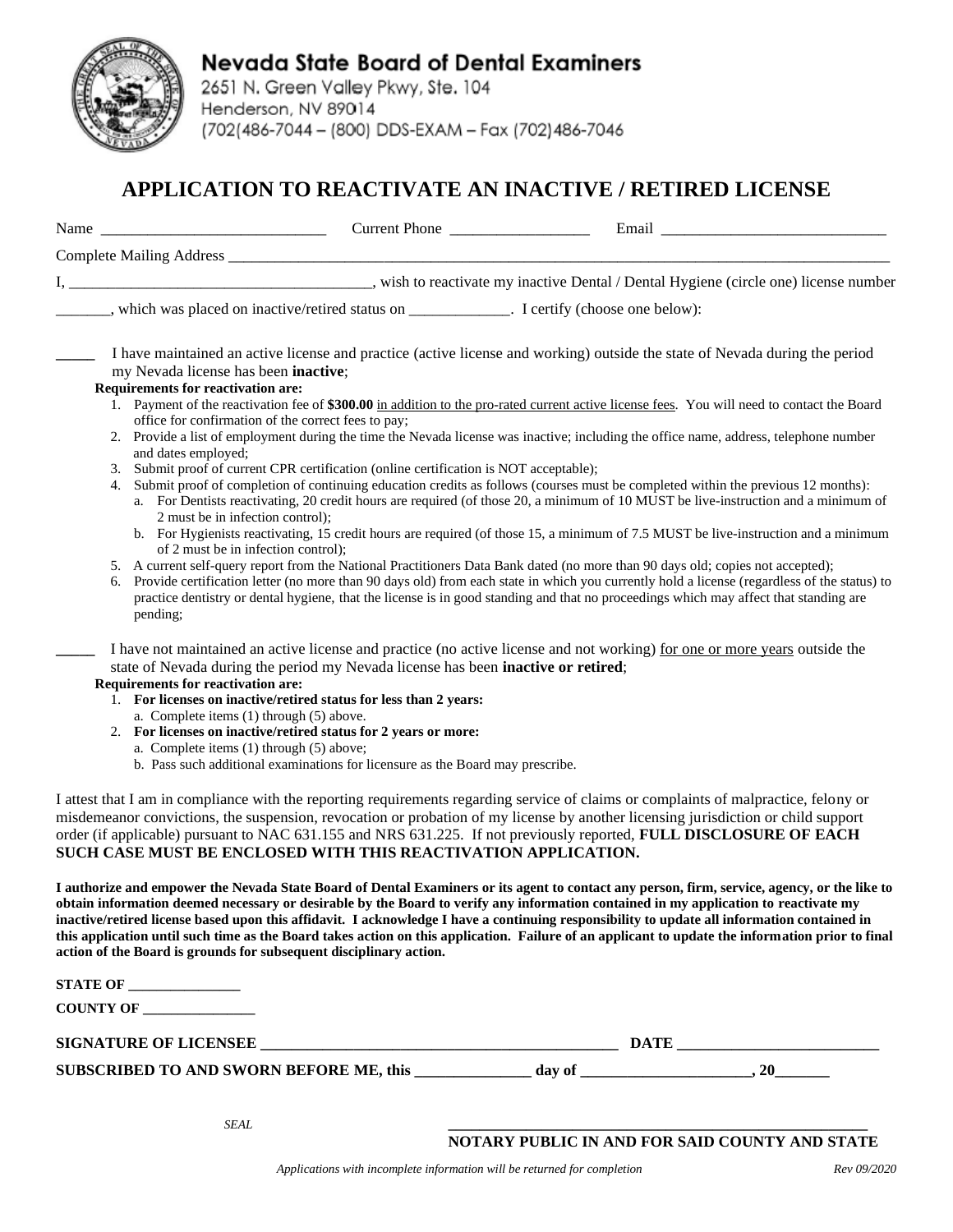

# Nevada State Board of Dental Examiners

2651 N. Green Valley Pkwy, Ste. 104 Henderson, NV 89014 (702(486-7044 - (800) DDS-EXAM - Fax (702)486-7046

### **National Practitioner Data Bank Self-Query Report**

All applicants for dental or dental hygiene licensure are required to self-query the National Practitioner Data Bank. The self-query must be completed on the internet. You will need a credit card for payment of the querying fees. Instructions for accessing the self-query forms are as follows:

Go to:<https://www.npdb.hrsa.gov/ext/selfquery/SQHome.jsp>

- Click on 'Start a New Order'; read the agreements, accept the terms and click 'Submit and Continue'
- Complete steps 1-4 on-line following the instructions

Federal law requires that the self-query results be provided directly to you, the applicant/practitioner, and not a third party. You will be provided with an electronic copy (accessible online) and a paper copy (by mail) of your report. You may submit the original report you receive by mail to the Board office to the address at the top of this page, or submit the completed report by email by following these instructions:

- Open the email you received from the NPDB *indicating the electronic copy of your self-query response is available* and click on the link provided in that email
- Sign-in to open/view your report
- From the open report, save a copy of the report PDF to your computer
- Close the report and sign-out of the NPDB
- Return to the open email from the NPDB and click 'Forward'
- Enter the Board email address of board licensing@dental.nv.gov in the 'To' field, attach a copy of the PDF report to the email and click 'Send'. The original email from the NPDB is required to view the email thread and confirm authenticity.

It is important you follow these instructions for the Board staff to verify the authenticity of the report. **PLEASE NOTE:** You must use a non-Apple product (i.e. – anything but an iPhone, iPad, Mac, etc.) to forward the information by email. The Board staff is unable to view all required information if submitted using an Apple product. We apologize for the inconvenience.

If you have questions pertaining to your self-query, you may contact: **Data Bank Customer Service at 800-767-6732.**